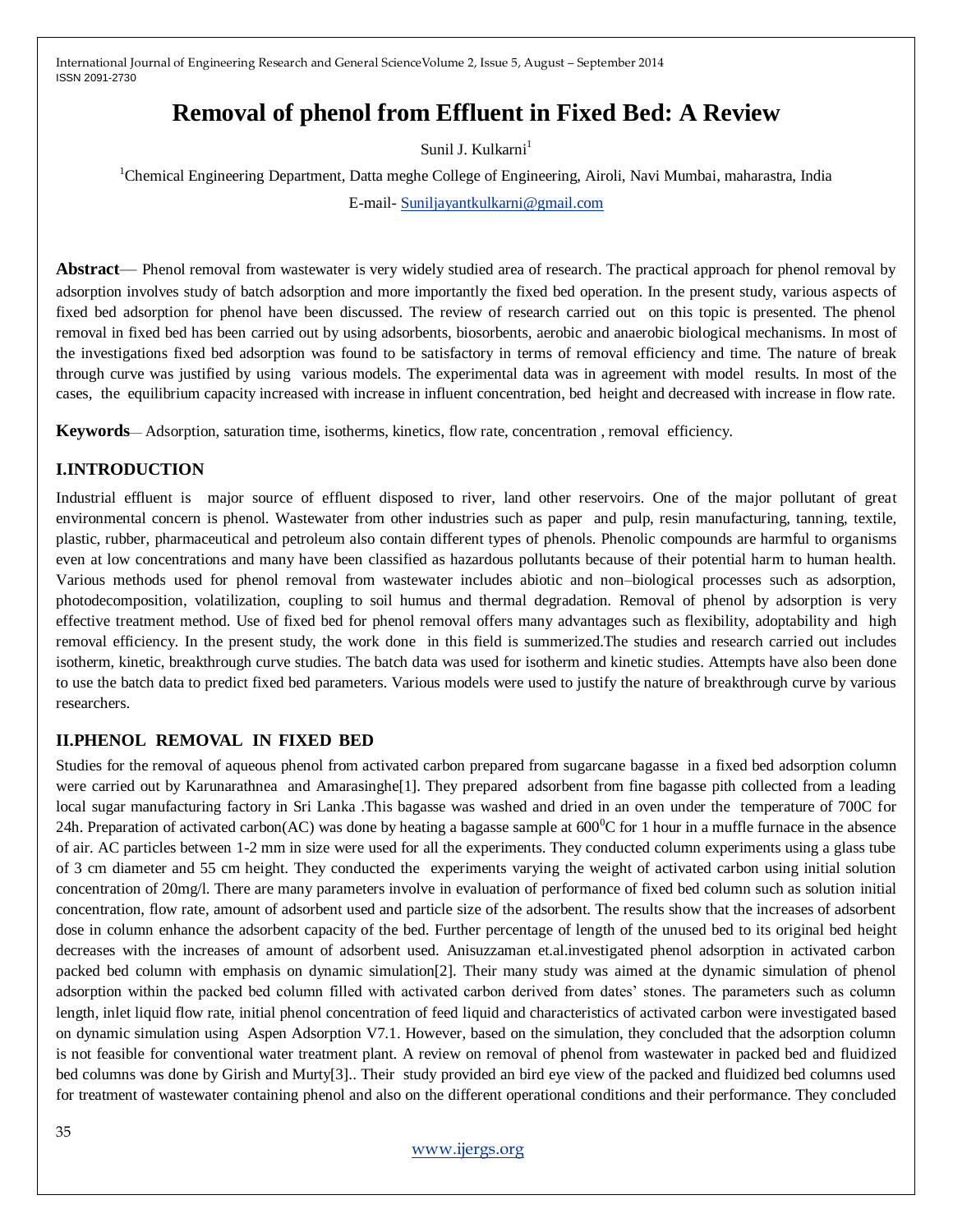that to enhance the performance of the reactors for phenol adsorption, there is an indispensable requirement of novel efforts to be done in the reactor design.Gayatri and Ahmaruzzaman studied adsorption technique for the removal of phenolic compounds from wastewater using low-cost natural adsorbents[4]. Though activated carbon is an effective adsorbent, its widespread used is restricted due to its high cost and substantial lost during regeneration. Their study indicated that the adsorption for phenol in a fixed bed a efficient method for phenol removal The data obtained during investigation is in agreement with the models available to relate the break through time and break through curve for adsorption. Ekpete et.al used fluted pumpkin and commercial activated carbon for fixed bed adsorption of chlorophenol[5].They compared the removal efficiency of chlorophenol by fluted pumpkin stem waste to a commercial activated carbon. The fixed bed experiment were carried out to study flow rate (2-4ml/min), initial concentration (100- 200mg/l) and bed height (3-9cm). Column bed capacity and exhaustion time increased with increasing bed height. With increase in the flow rate the bed capacity decreased. They observed that the column performed well for lowest flow rate of 2 ml/min. It was also observed that the increase in flow rate decreased the breakthrough time, exhaustion time and uptake capacity of chlorophenol due to insufficient residence time of the chlorophenol in the column. Li et.al. developed a mathematical model for multicomponent competitive adsorption process, to describe the mass transfer kinetics in a fixed-bed adsorber packed with activated carbon fibers (ACFs)[6]. They analyzed the effects of competitive adsorption equilibrium constants, axial dispersion, external mass transfer, and intraparticle diffusion resistances on the breakthrough curves for weakly-adsorbed and strongly-adsorbed components. It was observed, during the analysis that the effects of intrafiber and external mass transfer resistances on the breakthrough curves can be neglected for a fixed-bed adsorber packed with ACFs. The axial dispersion was confirmed to be the main parameter that controls the adsorption kinetics.

Ashtoukhy et.al. investigated removal of phenolic compounds by electrocoagulation using a fixed bed electrochemical reactor for petroleum waste.[7]. The investigation was carried out to study the removal of phenolic compounds in terms of various parameters in batch mode namely: pH, operating time, current density, initial phenol concentrations, addition of NaCl, temperature and the effect of phenol structure (effect of functional groups). Their study revealed that the optimum conditions for the removal of phenolic compounds were achieved at current density = 8.59 mA/cm2, pH = 7, NaCl concentration = 1 g/L and temperature of 25 $^{\circ}$ C. EC of phenolic compounds using Al rasching rings connected together in the form of fixed bed sacrificial anode seems to be very efficient method from this research. The removal of 100% of phenol compound after 2 hrs was achieved for 3 mg/l phenol concentration of real refinery wastewater at the optimum conditions.Sorour et.al. studied application of adsorption packed-bed reactor model for phenol removal[8]. They conducted the experiments to determine the Langmuir equilibrium coefficients (α and Xm) and to determine the bulk sorbate solution concentration versus different adsorption column depths and different time as well. The model equations which are a combination of Particle Kinetics and Transport Kinetics were used to predicts the relations between sorbate concentration and flow rate as variables with column depth at any time. The granular active carbon[AquaSorbTM2000] and filtration anthracite [AMSI/AWWA 8100-96] was used as sorbents and phenol as sorbate through testing over a range of phenol concentrations (100-300 mg/l).The results of the model were in good agreement with the experimental data. The investigation on removal of phenol and lead from synthetic wastewater by adsorption onto granular activated carbon in fixed bed adsorbers was carried out by Sulaymon et.al.[9]. They used fixed bed adsorbers for removal of phenol and lead (II) onto granular activated carbon (GAC) in single and binary system. A general rate multi-component model which considers both external and internal mass transfer resistances as well as axial dispersion with non-liner multi-component isotherm, was utilized to predict the fixed bed breakthrough curves for dual-component system. The results showed that a general rate model was satisfactory for describing the adsorption process of the dynamic behavior of the GAC adsorber column. The research on fixed bed column studies for the sorption of para-nitrophenol from aqueous solutions using crosslinked starch based polymer was conducted by Sangeeta et.al.[10]. It was observed that the column experiments on cross-linked starch showed that the adsorption efficiency increased with increase in the influent concentration, bed height and decreased with increasing flow rate. Also the experimental data was well fitted with Yoon-Nelson model. It was concluded that the adsorbent prepared from the cross-linking of starch with HMDI was an effective adsorbent for the removal of para-nitrophenol (pNP) from waste water. maximum equilibrium capacity of 42.64 mg/g for pNP at 100 mg/L of influent concentration, bed height 7.5 cm and flow rate of 4 ml/min was observed. It was also seen that the equilibrium capacity increased with increase in influent concentration, bed height and decreased with increase in flow rate.Bakhshi et. al. used upflow anaerobic packed bed reactor (UAPB) for phenolremoval[11].The operating conditions were a hydraulic retention time (HRT) of 24 h under mesophilic  $(30\pm1^{\circ}C)$  conditions. The operation was split into four phases. The concentration of phenol in phases 1, 2, 3 and 4 were 100, 400, 700 and 1000 mg/l, respectively..The reactor reached steady state conditions on the 8th day with a phenol removal efficiency and biogas production rate of 96.8 % and 1.42 l/d in phase 1.An increase of the initial phenol concentration in phase 2 resulted in a slight decrease in phenol removal efficiency. Phases 3

#### [www.ijergs.org](http://www.ijergs.org/)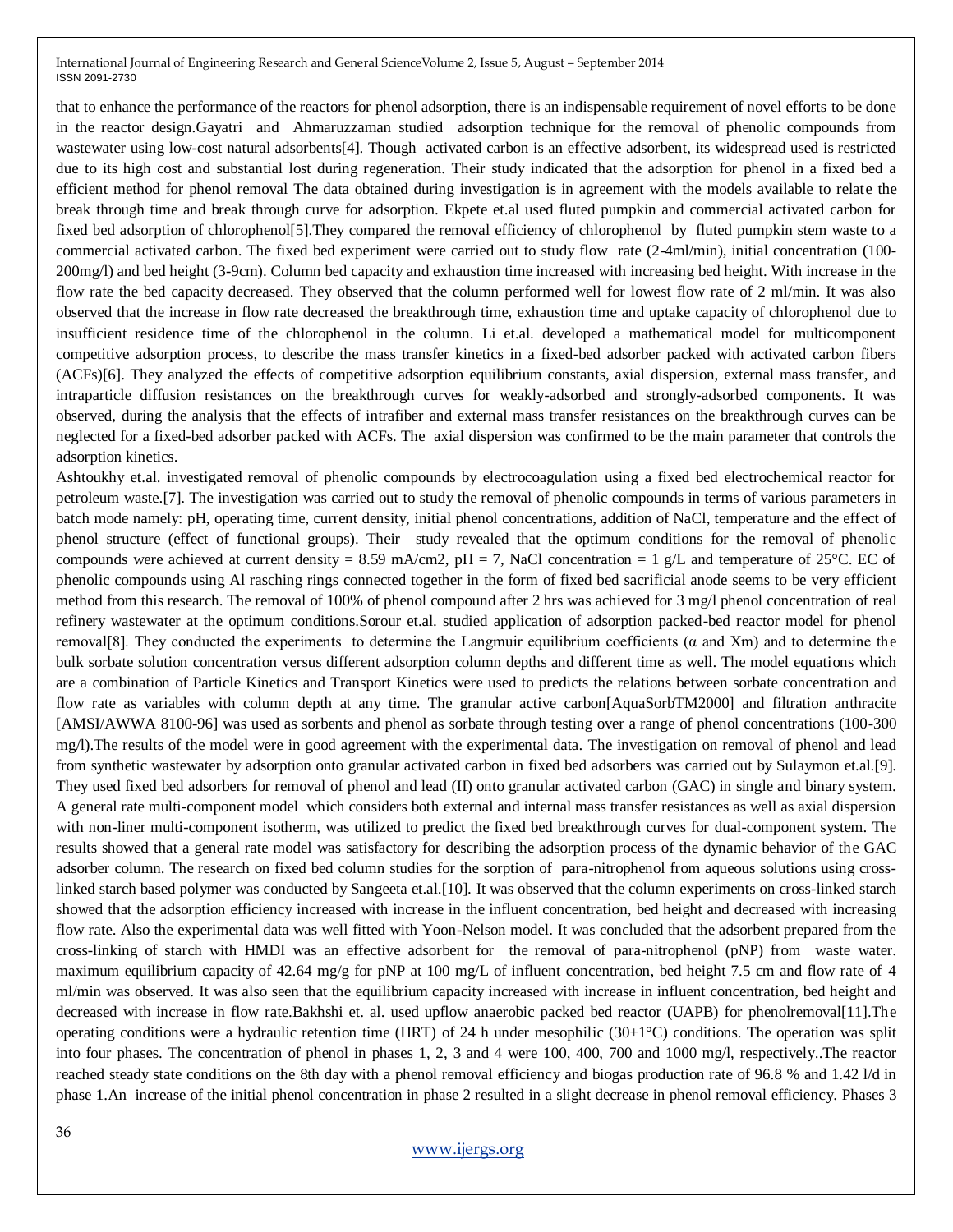and 4 of startup followed the same trend. In phases 3 and 4, the phenol removal efficiencies at steady state conditions were 98.4 and 98%, respectively. A sudden decrease in biogas production was observed with stepwise increase of the phenol concentration, dynamic studies of nitro phenols sorption on perfil in a fixed-bed column were carried out by Yeneva et.al.[12]. They investigated the adsorption of two substituted nitrophenols, namely 4-nitrophenol (4-NP) and 2,4-dinitrophenol (2,4-DNP), from aqueous solutions onto perfil in a fixed bed. They applied the theoretical solid diffusion control (SDC) model describing single solute adsorption in a fixed bed based on the Linear Driving Force (LDF) kinetic model to the investigated systems. They used Biot number as an indicator for the intraparticle diffusion. The Biot number was found to decrease with the increase of bed depth. This indicated that the film resistance was increased or the intraparticle diffusion resistance was decreased. Coated sand (CS) filter media was used to remove phenol and 4-nitrophenol from aqueous solutions in batch experiments by Obaidy [13]. They studied the influence of process variables represented by solution pH value, contact time, initial concentration and adsorbent dosage on removal efficiency of phenol and 4-nitrophenol.The adsorption of phenol from aqueous solution onto natural zeolite was studied using a fixed bed column by Ebrahim[14]. They carried out experiments to study the effect of influent concentration, flow rate, bed depth and temperature on the performance of the fixed bed. The study indicated that there was a good matching between experimental and predicted data in batch experiment by using surface diffusion method. It was also observed that The Homogeneous Surface Diffusion Model (HSDM) which includes film mass transfer and surface diffusion resistance provides a good description of the adsorption process. With increase in concentration the breakthrough curve became steeper, because of increase in the driving force. The investigation on adsorption of phenol, p-chlorophenol and mercuric ions from aqueous solution onto activated carbon in fixed bed columns was done by Mckay and Bino[15]. It was observed that the parameters like bed depth, solution flowrate and pollutant concentration affect the breakthrough curve and breakthrough time. The Depth Service Time was used to analyze the data. The experimental data agreed with the model. In case of modeling, insufficient models are available to describe and predict fixed-bed or column adsorption. Mathematical models proposed to describe batch adsorption in terms of isotherm and kinetic behavior can be used for study of fixed bed.The review done by Xu et al. indicates that the general rate models (and "general rate type" models) and (linear driving force) LDF model generally fit well with the experimental data for most cases, but they are relatively time-consuming[16].It was also found in the review that The Clark model was suitable to describe column adsorption obeying the Freundlich isotherm and do not show conspicuously better accuracy than the above models. A research on Biological degradation of chlorophenols in packed-bed bioreactors using mixed bacterial consortia was carried out by Zilouei and Guieysse[17]. For the continuous treatment of a mixture of 2-chlorophenol (2CP), 4-chlorophenol (4CP), 2,4-dichlorophenol (DCP) and 2,4,6-trichlorophenol (TCP), two packed-bed bioreactors filled with carriers of foamed glass beads were tested at 14 degree C and 23 degree C. The results presented in their study represented some of the highest chlorophenol volumetric removal rates reported, even in comparison to the rates achieved in well homogenized systems such as fluidized bed and air-lift reactors. The maximum removal upto 99 percent was achieved without let concentration less than 0.1 mg/l. **Nakhli et.al. investigated** biological removal of phenol from saline wastewater using a moving bed biofilm reactor containing acclimated mixed consortia[18].It was observed that the performance of reactor depends on parameters such as inlet phenol concentration(200–1200 mg/L),hydraulic retention time (8–24 h),inlet salt content(10–70 g/L),phenol shock loading, hydraulic shock loading and salt shock loading. It was also observed that the an aerobic moving bed biofilm reactor (MBBR) was able to remove up to 99% of phenol. They concluded that the MBBR system with high concentration of the active mixed biomass can play a prominent role in order to treat saline wastewaters containing phenol in industrial applications very efficiently.

#### **III. CONCLUSION**

The phenol removal by fixed bed operation is very promising method of treatment. The percentage removal of the order of 99 to 100 percent has been reported. The nature of breakthrough curve is affected by the parameters such as initial concentration, bed depth and flow rates. With initial concentration and bed depth, the equilibrium adsorption capacity increases and it decreases with flow rate. The nature of breakthrough curve was justified in most of the cases by using the available models. There is still scope for developing the model for the fixed bed as available models in few studies were not able to explain the fixed bed adsorption phenomenon completely in terms of breakthrough time, saturation time and retention time.